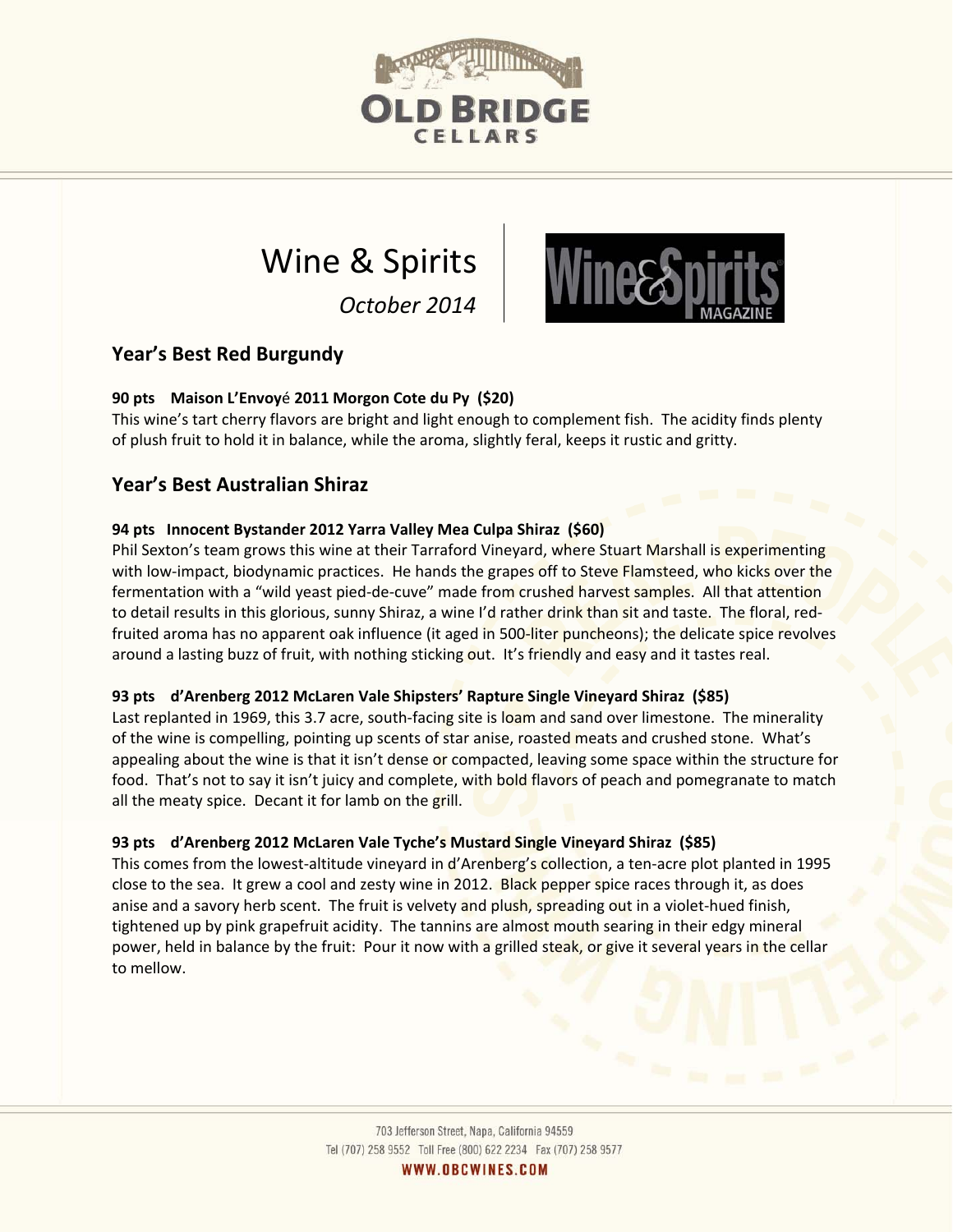

#### **92 pts d'Arenberg 2012 McLaren Vale The Amaranthine Single Vineyard Shiraz (\$85)**

Planted in 1968, these vines grow at an east-facing vineyard where the loamy topsoil is nearly absent in a portion of the site, exposing limestone and clay. The fruit is consistently a part of The Dead Arm, d'Arenberg's selection from top old‐vine Shiraz sites. On its own, this 2012 is plush and polished, a rich, saturated red plum and beeswax flavor that cushions the meaty tannins. It feels integrated, harmonious, a wine of lovely depth.

#### **92 pts d'Arenberg 2012 McLaren Vale Sardanapalian Single Vineyard Shiraz (\$85)**

This steep, south facing vineyard has two different sand formations, one Chester Osborn describes a 2.6 million‐year‐old sand on sandstone, the other 50‐million‐year‐old Maslin sand on clay. The vines are relatively young – planted in 1998 – and their southerly aspect produced a meaty, peppery shiraz in 2012. The tannins are austerely dry, with a black, pomegranate-like fruitiness. The alcohol is in check and the wine is ready to pour with duck breast.

#### **92 pts Jasper Hill 2012 Heathcote Georgia's Paddock Shiraz (\$85)**

Spicy and rich, this is intensely strawberry‐red in flavor, with blacker layers of plum, oak and fruit‐skin tannins, all based on an earthy, soil-driven power. It's not the freshest vintage of Georgia's Paddock, but it's impressively structured and grand.

#### **92 pts Kilikanoon 2010 Clare Valley Attunga 1865 Shiraz (\$235)**

The fruit of five thousand plums and the torrefaction of an equal number of oak barrels come pouring out of the glass. If it is possible for a wine to be impacted with forward fruit, this is, along with clove and Christmas spice; even so, the wine is not sweet. Instead, it has the depth of old‐vine fruit, presented with new-tech suppleness and mouthwatering freshness. Huge and powerful, this is built to cellar.

#### **92 pts Leeuwin Estate 2011 Margaret River Siblings Shiraz (\$20) Best Buy**

The 2011 vintage in Margaret River raised the game for wines like Siblings. It's a relatively cool region for growing shiraz, except when a dry season and the hottest March on record creates a wine like this, taken to optimal ripeness, with bright, crunchy flavors of cherries and wild herbs. It has the scent of the karri forests along the Indian Ocean, a beautiful aroma that translates to something like thyme and lavender in stateside winespeak. This is fresh rather than complex and, at \$20, not to be missed.

#### **90 pts d'Arenberg 2012 McLaren Vale The Eight Iron Single Vineyard Shiraz (\$85)**

From an eight-acre block planted in 1960 on gray limestone soils, this is a heady Shiraz that's showing its share of oak and alcohol in its youth. It's fragrant with spicy fruit, dense and firm, a juicy, complete wine that will gain with a few years of bottle age.

#### **88 pts Innocent Bystander 2012 Yarra Valley Syrah (\$20) Best Buy**

Clean and fragrant with rose scents, this is tight up front and then broad in the finish, the flavors a little short. Serve it cool with anything off the grill.

WWW.OBCWINES.COM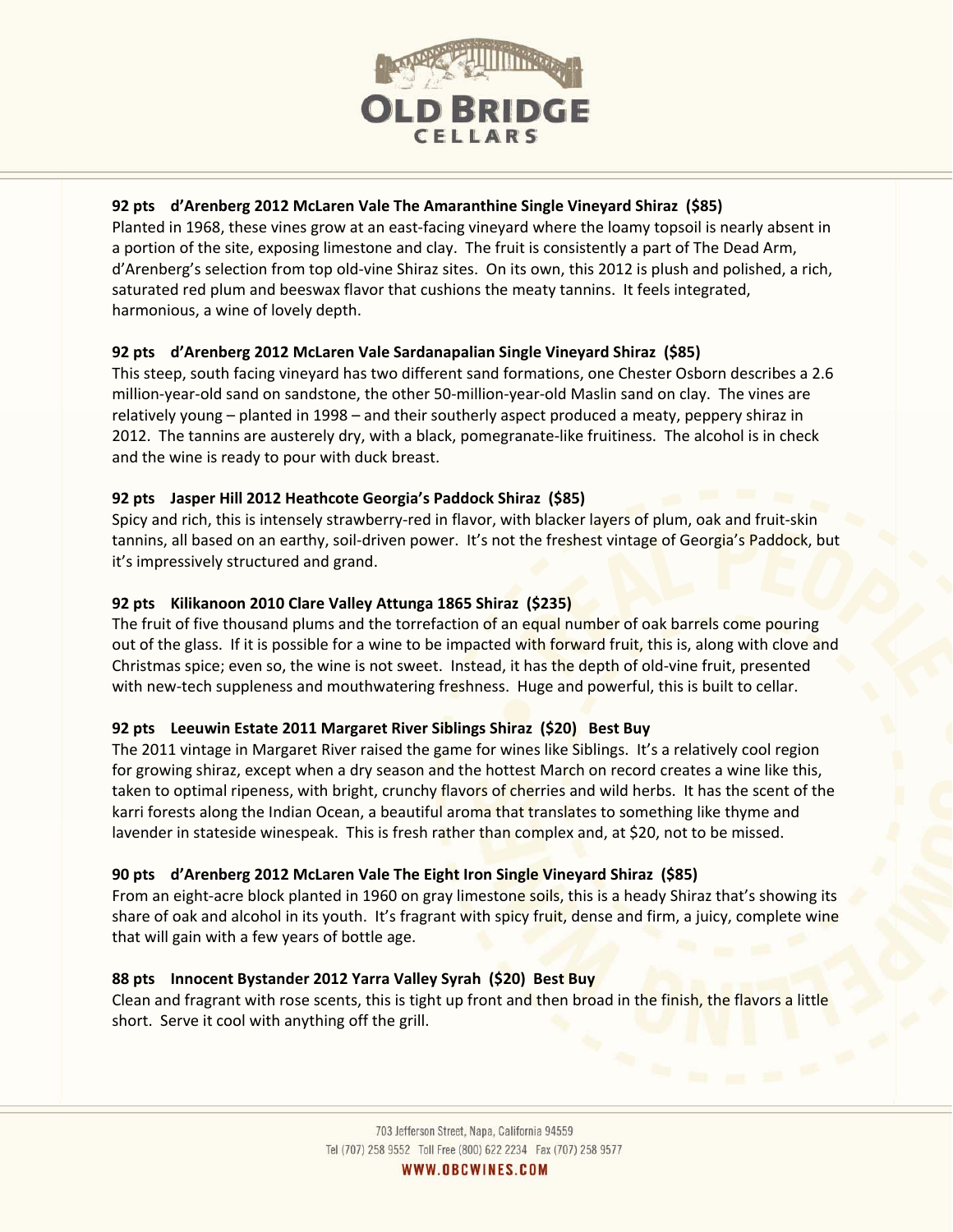

#### **88 pts John Duval 2011 Barossa Valley Entity Shiraz (\$40) Best Buy**

This wine's youthful black fruit is stretched tight as a drum across a circle of tannic strength. The tannins read as cinnamon, root vegetables and bitter plum skin, a complex flavor that needs time to mellow into the fruit.

#### **85 pts Shoofly 2013 Adelaide Shiraz (\$14) Best Buy**

Black and juicy in its fruit, gentle and honeyed with a rose-like sweetness to its scent, this is firm, finishing light and tight. Sear a filet, grate some horseradish and serve this as a great party pour.

# **Imported New Releases – Australia**

#### **White Blends**

#### **91 pts Leeuwin Estate 2013 Margaret River Siblings (\$20) Best Buy**

This blend of Sauvignon Blanc (65 percent) and Semillon shows some reduction in its tart pear flavors, their greenness opening to lime leaf, white flowers and poire Williams as it develops with air. The high acidity makes it a wine for shellfish, whether prawns or crab. Decant it.

#### **90 pts d'Arenberg 2012 McLaren Vale The Hermit Crab (\$17) Best Buy**

Named for some of the marine life that contributed their shells to the limestone soils of McLaren Vale, this blend of Viognier and Marsanne focuses on the fruit that grows out of that soil, with tart apple and juicy orange flavors riding a gentle, but it's tamed by the fruit and a little chill. For Dungeness crab.

#### **Chardonnay**

# **93 pts Giant Steps 2013 Yarra Valley Tarraford Vineyard Chardonnay (\$42)**

From its supple texture to its length of flavor, this takes Chardonnay in the direction of chamomile and fresh lemon cream. Pale floral notes and a gentle, nutty finish quiet the wine's power, rounding the firm acid structure in richness. Toasty graham cracker scents and generous spice notes make it substantial enough for blanquette de veau.

#### **92 pts Leeuwin Estate 2011 Margaret River Art Series Chardonnay (\$89)**

From Block 20 at Leeuwin Estate, where the vines are close to 40 years old, this barrel ferments and ages in the new French oak, adding hazelnut and smoky wood spice to the clean white-grapefruit flavors. The wine feels tightly knit and harmonious, suited to age for a decade or more, or to decant for crayfish, like the freshwater marron that thrive in the dams at Leeuwin Estate.

# **90 pts Giant Steps 2013 Yarra Valley Sexton Vineyard Chardonnay (\$42)**

Flinty and tight when first poured, this opens to rich flavors of orange oil and smoky oak. It's an unctuous wine, powerful in alcohol, yet holding some tension to keep it focused. For pork chops roasted with delicato squash.

> 703 Jefferson Street, Napa, California 94559 Tel (707) 258 9552 Toll Free (800) 622 2234 Fax (707) 258 9577

WWW.OBCWINES.COM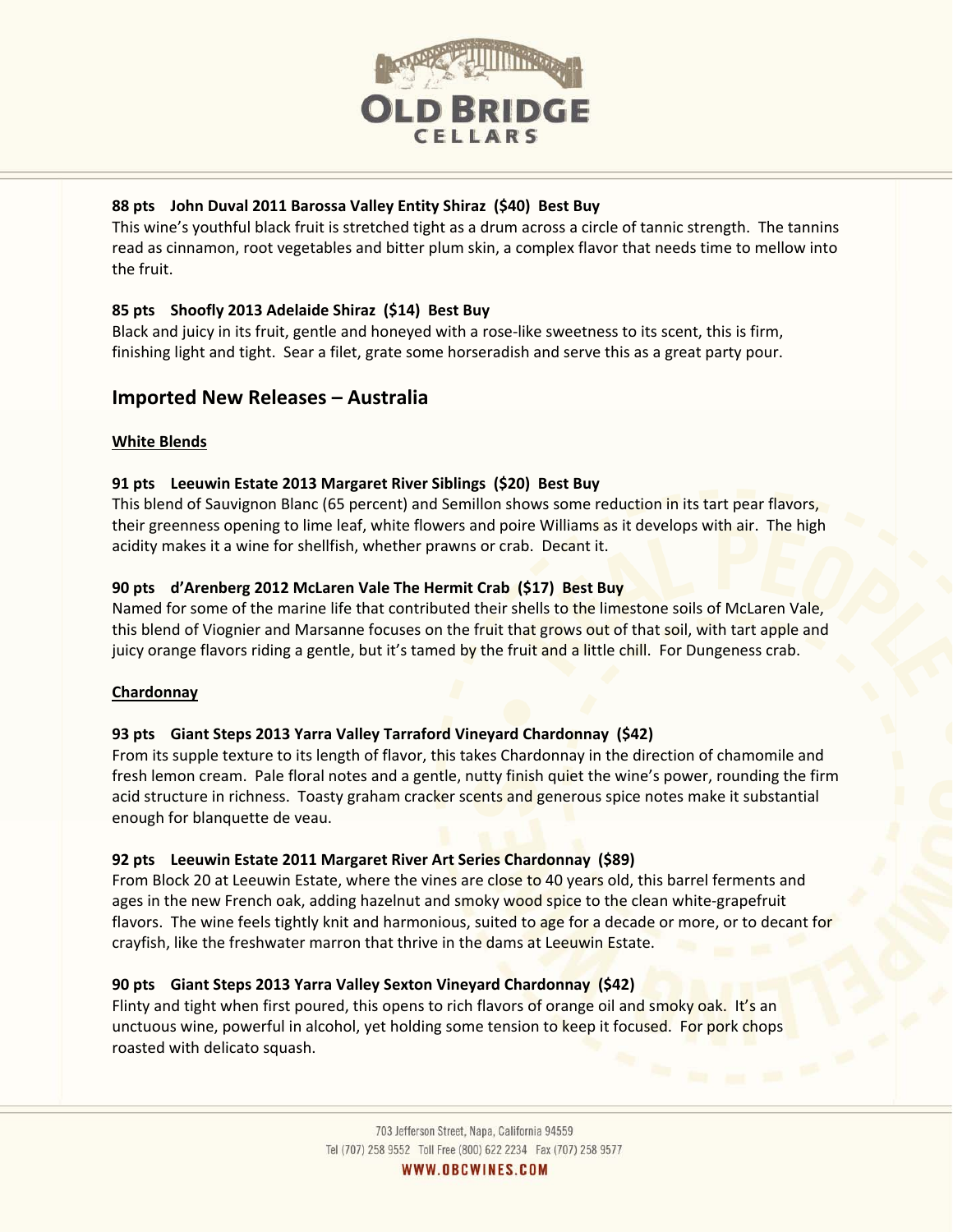

#### **Riesling**

#### **92 pts Leeuwin Estate 2013 Margaret River Art Series Riesling (\$22) Best Buy**

This is sweet citrus up front, then so tightly wound in potent lime acidity that it takes a day to relent and mellow. Coastal freshness becomes the primary factor as the wine opens toward clean refreshment, the pithy scents of orange peel ready to enliven any roast fish.

#### **90 pts Kilikanoon 2013 Clare Valley Mort's Reserve Riesling (\$35)**

Grown on 35‐year old unirrigated vines, this is Kilikanoon's top Riesling selection. The juiciness of the wine appears in the finish, opening from a tight coil of white peppercorn into a sweeter white currant and lime flavor. The fruit has clarity, even at this unevolved stage. This should be at its best around ten years from the vintage.

#### **Sauvignon Blanc**

#### **88 pts Plantagenet 2013 Great Southern Omrah Sauvignon Blanc (\$15) Best Buy**

Bright lemon and sweet pink grapefruit flavors make this a simple, juicy white that will add a dash of salinity to grilled prawns.

#### **Semillon**

#### **93 pts Brokenwood 2009 Hunter Valley Oakey Creek Semillon (\$32)**

This transforms over the course of a day from broad, leesy scents of wheat and almond blossom into a racy white with succulent citrus fruit and fresh green apple acidity. It's smooth, creamy-rich and harmonious. Decant it for crab season, or cellar it to let the complexity develop.

#### **90 pts Brokenwood 2013 Hunter Valley Semillon (\$20) Best Buy**

Rich and smooth, this is all texture for now, a whipped vanilla custard with the tangy bite of fresh farmer's cheese. Scents of cinnamon and toast come up, the flavors needing bottle age to fully develop.

#### **Red Blends**

#### **93 pts Cullen 2012 Margaret River Diana Madeline (\$109)**

The biodynamic calendar aligned with the ripening of Cullens' Diana Madeline Cabernet Sauvignon block in 2012; Vanya Cullen reports that all the grapes were harvested from the 7th to the 9th of March, three fruit days under a full moon. That block makes up 76 percent of the blend, the balance equal parts Merlot and Cabernet Franc. The wine's plump fruit takes a claret-like shape, Twiggy-thin but amply filling out the structure with fresh black currant flavor. There's plenty of oak tannin to capture the fruit intensity, framing herbal and cassis scents with resinous wood notes, suggesting long development ahead.

WWW.OBCWINES.COM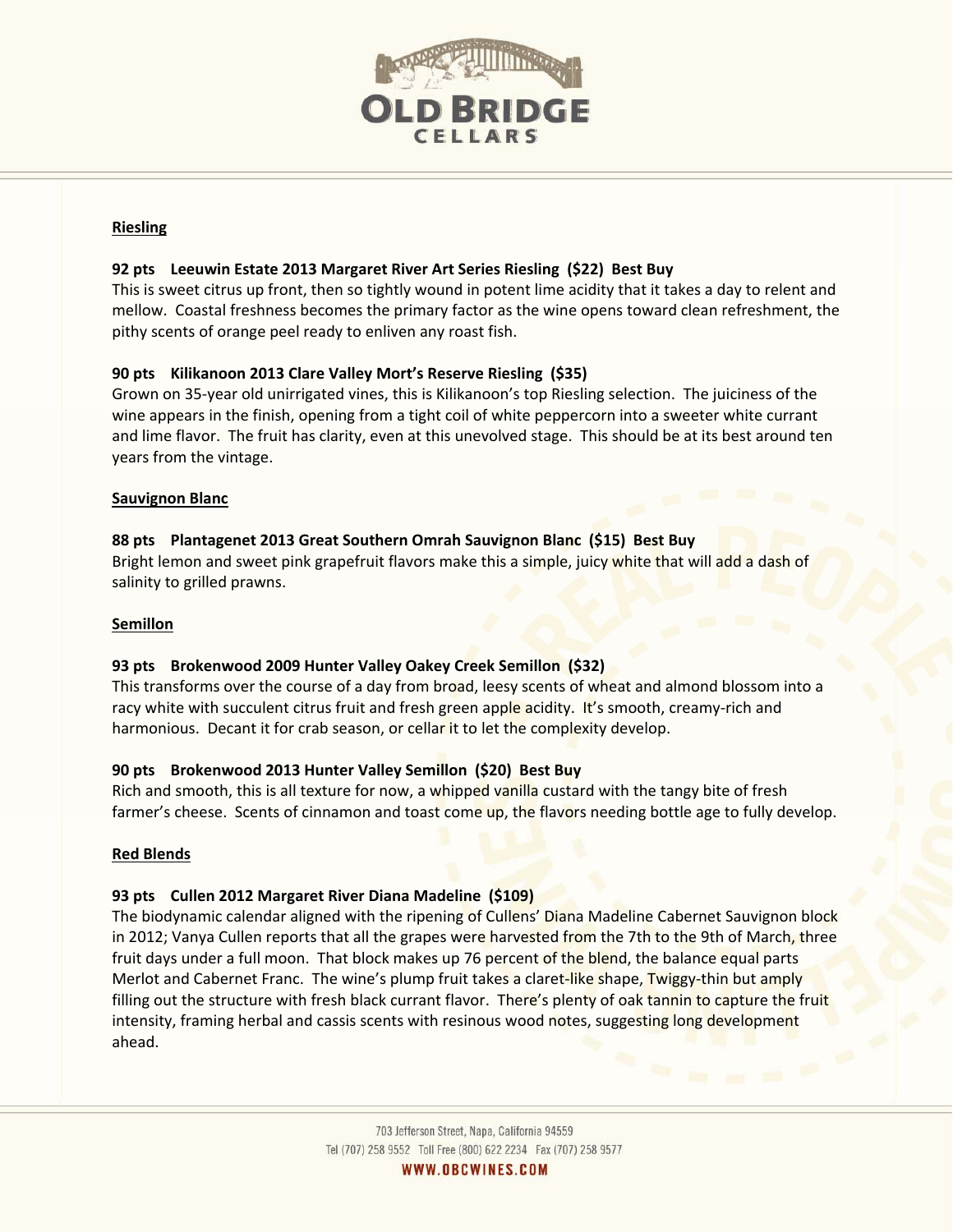

#### **93 pts Jasper Hill 2012 Heathcote Emily's Paddock Shiraz Cabernet Franc (\$125)**

Ron Laughton planted this 7.3‐acre vineyard in 1975; he's never used synthetic chemicals and started developing biodynamic compost for the vines in the 1990's. If that farming has any impact on the expression of the wine in a blind tasting, it might be in a description like this: "Bright and juicy, with herbal edges and cool spice that keeps drawing you down to the earth." Or this: "An elegant and sleek juice of the earth." That raw footage from my tasting notes leaves off some of the comments on resinous scents of tobacco and the freshness of cool‐climate syrah. Like the best vintages of Laughton's wines, this should age with grace.

#### **93 pts Mount Mary Vineyard 2010 Yarra Valley Quintet (\$125)**

Delicate and harmonious, this is old-school in the best sense. Its scents of black mushroom, leather, fresh blueberries and riper prune‐plums last through a long trail of flavor, austere and firm, with touches of volatile acidity adding complexity. A legendary Aussie collectible, this is structured for long aging. It would also be delicious, decanted now, with roast lamb.

#### **92 pts d'Arenberg 2010 McLaren Vale The Ironstone Pressings (\$65)**

D'Arenberg's classic blend of Grenache, Syrah and Mourvedre hums with red-fruited warmth in 2010. Bright strawberry, persimmon and wild herb notes combine with the bitter chocolate tannins to form a gentle, round and juicy red. Balanced and substantive, this will augment the flavors of grilled lamb.

### **92 pts Kilikanoon 2012 Clare Valley Baudinet Blend (\$60)**

The scent of Mataro marks this blend with Grenache and Shiraz, bringing a bit of wildness – an earthen, feral aroma – to the spice mix of aniseed, mustard seed and green peppercorn. All that cool Clare complexity is in service of bright, crisp and delicious red fruit sweetness, lasting together with the spice. Think of pernil or a Cubano sandwich.

# **90 pts d'Arenberg 2011 McLaren Vale d'Arry's Original (\$20) Best Buy**

Chester Osborn and his winemaking team foot-tread and basket press this blend of old-vine shiraz and Grenache, finishing the fermentation in a mix of old and new French and American oak barriques, then bottle it without fining or filtration. It's named for Chester's father, who developed the blend as d'Arenberg's Burgundy, and though it tastes nothing like Burgundy, it does taste like a traditional McLaren Vale red: as bright as strawberries and cherries made into permanent ink, its juicy, spicy shape defined by tannins. Touches of tobacco and eucalyptus add to the classicism, as does the sheer drinkability.

# **88 pts d'Arenberg 2010 McLaren Vale Sticks and Stones (\$29) Best Buy**

Chester Osborn's ode to Iberia, this blend includes Tempranillo, Garnacha, Souzao and Tinta Cao. It's a strange wine with esoteric red fruit flavors and exotic ripeness, full bodied and a little bitter. Pour it with carne crudo.